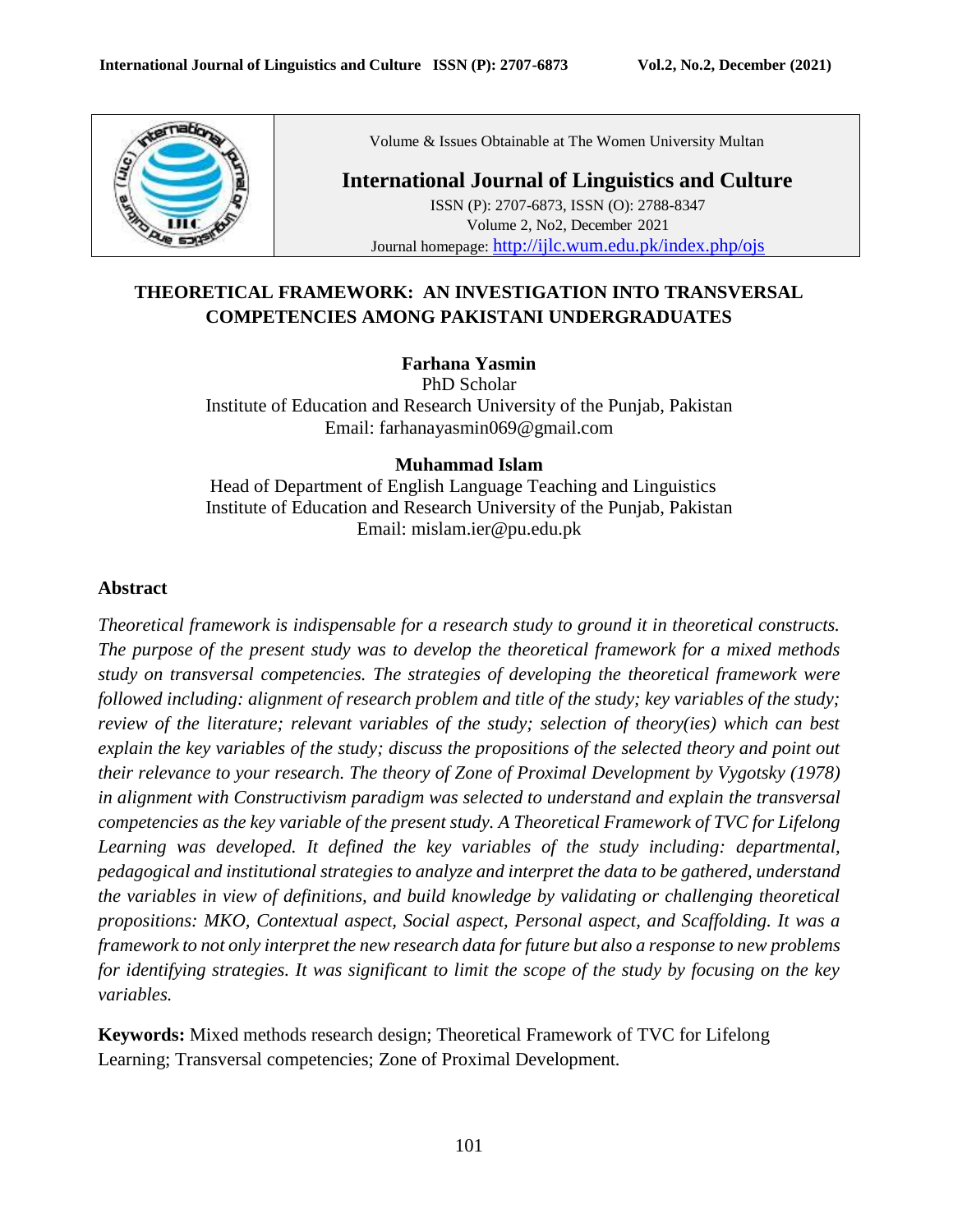## **Introduction**

A theoretical framework is a blueprint to guide a research study as it consists of theoretical principles, constructs, concepts and tenants of theory (Osanloo & Grant, 2016, p. 17). Labaree (2021) states that it provides structure to hold or support a theory in a research study besides introducing and describing the theory, which justifies the research problem under study. The purpose of theoretical framework explains the meaning, nature, and challenges of a phenomenon to use that particular knowledge and understanding to execute effectively.

The selection of theoretical framework required "a deep and thoughtful understanding of your problem, purpose, significance, and research questions", their alignment, and intricate interconnection (Osanloo & Grant, 2016). It was particularly significant to use theoretical framework as the foundation of research study which could guide the selection of research design and data analysis.

The presentation of theoretical framework was advocated differently by researchers. Graphic presentation was advocated by some researchers (Marshall & Rossman, 2016; Maxwell, 2013; Merriam & Tisdell, 2016; Miles et al., 2014; Robson & McCartan, 2016) as a pictorial portray of the theoretical framework provided better understanding. Likewisely, narrative presentation was supported by Ravitch and Riggan (2017) as they preferred text-based presentation for research design, data collection, data analysis and findings. However, Crawford (Burkholder et al., 2019) argued for a narrative presentation accompanied by graphic presentation, as graphic presentation was perceived to present an organised picture whereas narrative presentation could clarify the key concepts.

## **Research Question**

1. What is the theoretical framework of the mixed methods study on transversal competencies among BS English undergraduates in Punjab, Pakistan?

## **Literature Review**

Transversal competencies among learners facilitates acquisition of knowledge, skills, values, and attitudes besides enhancing abilities to apply knowledge and skills in a given situation or context (Halinen, 2018). United Nations (2019) has been striving to find "practical ways to improve access to quality education and lifelong learning and deliver genuine impact both on people and sustainable development (p.12).

With regard to fostering knowledge, skills, values, and attitudes among learners, the theory of social constructivism served as a theoretical foundation for the present study. Social constructivism by Vygotsky (1898-1936) is a learner-centred theory in which learners have the opportunity to engage in social activities to construct their knowledge. Vygotsky (1978, p. 86) proposed the Zone of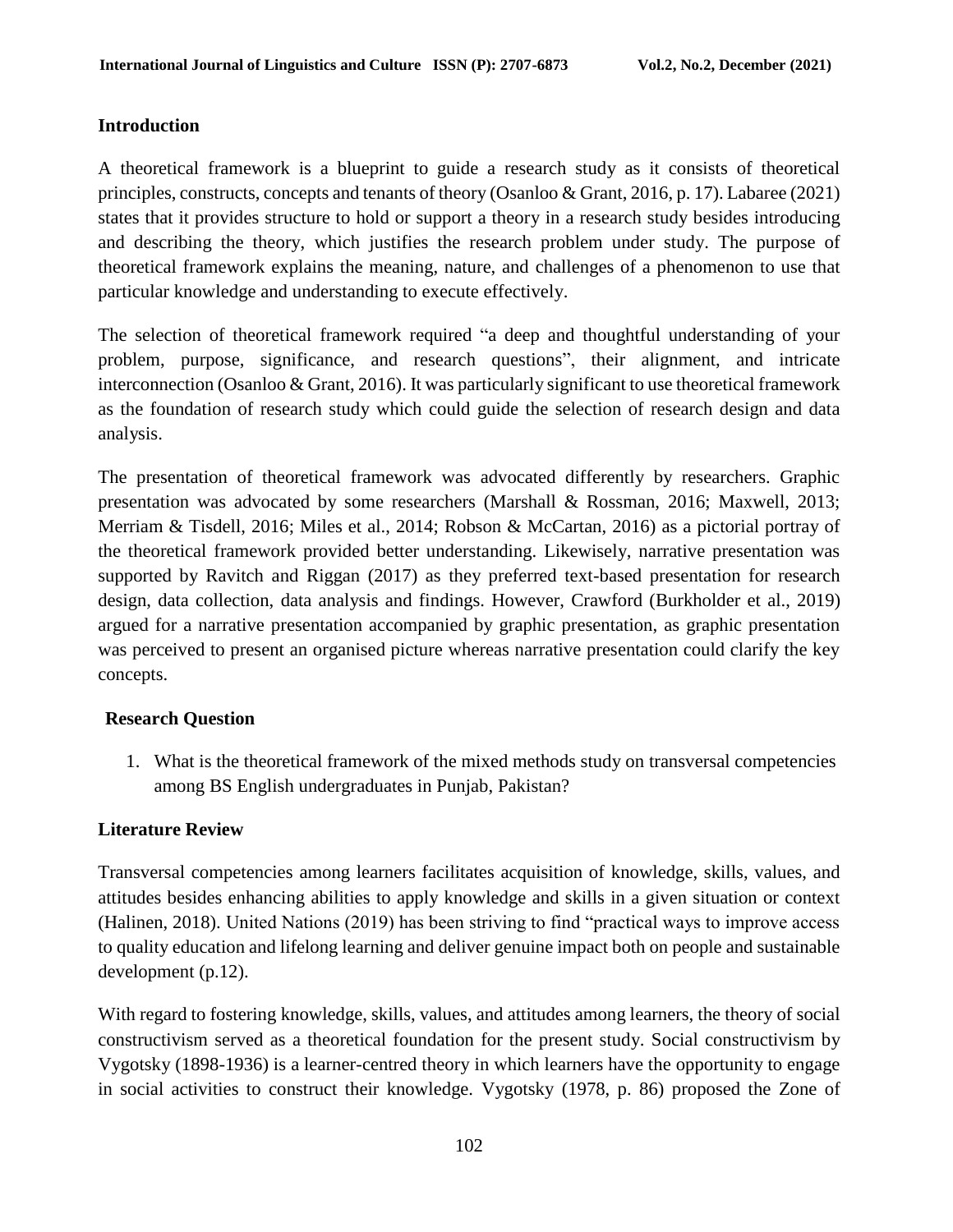Proximal Development (ZPD) to investigate the ways for acquiring new knowledge and skills by learners. ZPD was emphasized as "The distance between the actual development level as determined by independent problem solving and the level of potential development as determined through problem-solving under adult guidance or in collaboration with more capable peers". It was stated that social interactions led to cognitive development by guided learning; as ZPD implied a range of skills performed by a learner initially with the assistance of a teacher or peer with better knowledge skills. These skills were called 'proximal' as a learner mastered them to perform independently (Cherry and Swaim, 2020).

UNESCO (2015a) proposed the framework of *Five Domains of the ERI-Net Working Definition of Transversal Competencies*. The five domains included: critical and innovative thinking; interpersonal skills; intrapersonal skills; global citizenship; media and Information literacy; and 'others. It was noteworthy that each domain was generic with the opportunity for researchers to modify it according to their national or local contexts (p. 18). In the perspective of pivotal role of transversal competencies in holistic learning, many education systems incorporated transversal competencies in their national curricula. Different countries defined the transversal competencies in their context according to their national education policies. An analysis of the definitions of transversal competencies by different countries revealed similarities, differences and overlaps.

The education system in Finland was considered very successful. According to National Core Curriculum for Basic Education (2014, p. 21-26) in Finland, there were seven interconnected transversal competencies of basic education on the basis of: four value pillars, seven development principles of the school culture, and the conception of learning. They include*: Thinking and learning to learn; Cultural competence, Interaction and expression; Taking care of oneself, managing daily life; Multiliteracy; Digital (ICT) competence; Working life competence, entrepreneurship; and Participation, involvement, building a sustainable future.* The purpose of incorporating them in the core curricula was "to encourage students to recognize their uniqueness and their personal strengths as well as their potential for development in all of these areas of competence, and to appreciate themselves". These competencies were incorporated in the objectives and main content areas of the compulsory subjects. Moreover, the subject descriptions also highlighted the interconnection between the objectives of the subject and the transversal competencies (Halinen, 2018, p. 85). Further, in Finland, the focus of attention was diverted from the phrase 'implementation of the curriculum' to "teachers who construct their own professional guidelines based on the local curriculum. They are the ones who bring the curriculum into reality" (Halinen, 2018, p. 87).

A document analysis report on "Transversal Competences: Their Importance and Learning Processes by Higher Education Students" (Sá & Serpa, 2018) highlighted the implication of acquiring transversal competencies in higher education. The findings of the study revealed that attitudes, prospects and inclinations were critical elements for attaining transversal competences. It was important with reference to gaps between students' expectations for the accomplishment of competences in higher education and the proposals to plan their training at the micro, meso and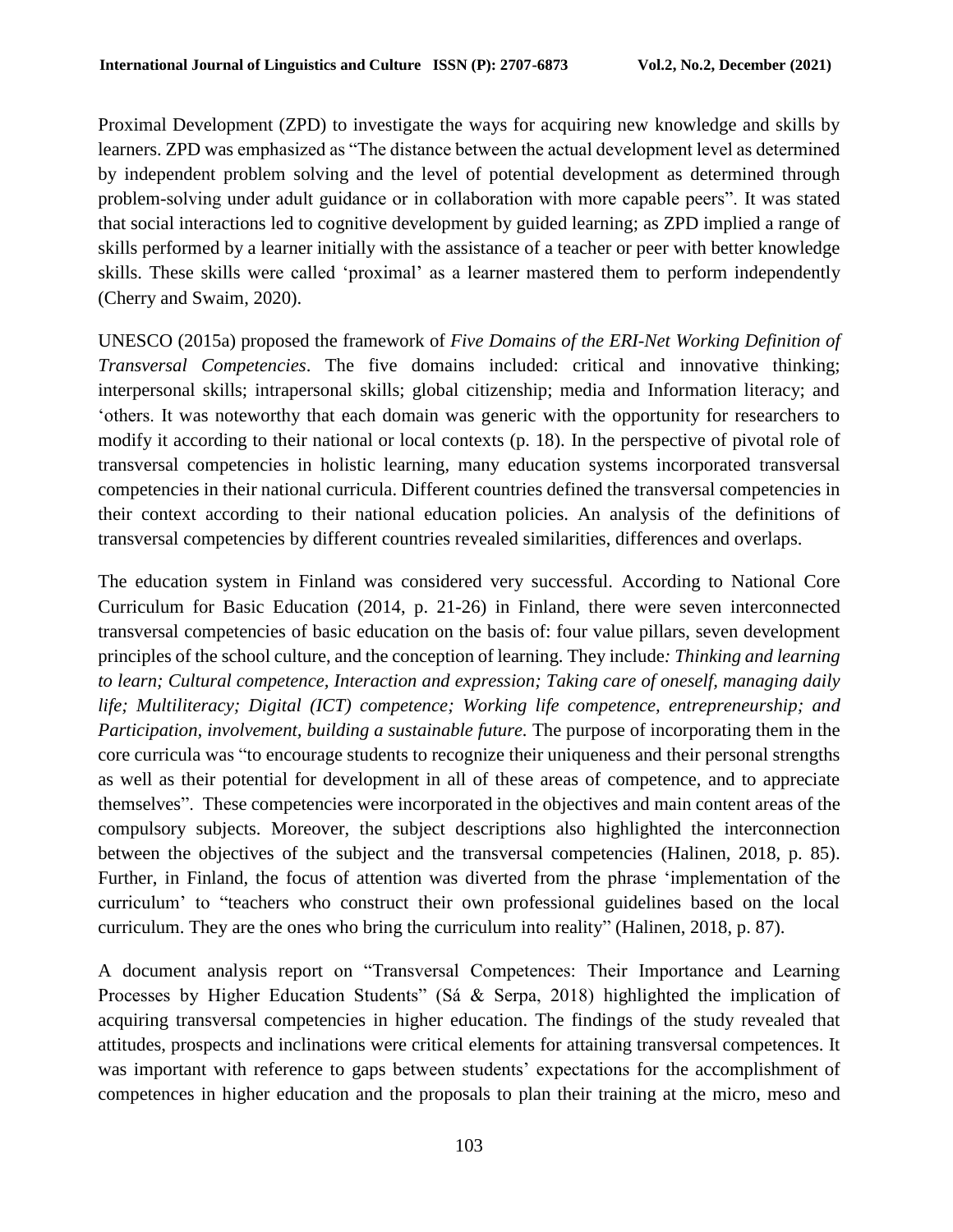macrosocial levels; in the perspective of the attainment of transversal competences in higher education for granted.

At national level, National Education Policy Framework (GoP, 2018) reported that Pakistan was facing serious challenges in tertiary education due to significant skills shortages and mismatches produced by HEIs. It was far behind its South Asian competitors as it was ranked  $125<sup>th</sup>$  out of 140 economies on the "Global Competitiveness Index 2018" (GoP, 2018, p. 4). The key factors include: "a) a lack of clarity on the roles and functions of key skills and HEIs; b) a shortage of qualified faculty; c) outdated curricula, inadequate and often insufficient teaching learning materials and resources; d) a lack of competency-based training and assessments; e) weak linkages with employers to be aware of their needs; and f) weak linkages between the public sector and the private sector as a whole".

With reference to the concerns regarding undergraduates' competencies in Pakistan, the *Undergraduate Education Policy 2020* of Higher Education Commission (HEC, 2020) Pakistan provided "the objectives and policy for Undergraduate Education". The first objective of this policy was "Competency-Based Learning" with four components:

Knowledge (disciplinary, interdisciplinary, epistemic, and procedural), skills (writing, oral communication, ICT-related skills, quantitative analysis, analytical and problem-solving skills, critical and creative thinking, and learning to learn), professional behaviour (selfregulation, time management, integrity, intellectual curiosity, intellectual openness), and interpersonal attributes (empathy, self-efficacy, collaboration). (p. 1)

In addition, the fourth objective was *Applied Knowledge* "to prepare students to apply the acquired knowledge and skills to life's challenges", and the fifth objective was *Emphasis on Creativity* "to foster exploration, curiosity, discovery, and creativity amongst students" (HEC, 2020, p. 1).

It was evident from the review of literature at international and national levels that transversal competencies were considered vital for empowering learners with lifelong learning skills in the rapidly changing global world. As "the speed of change and our inability to adapt by learning new skills are the biggest threats to the survival of our species. It is the acquisition of new competencies which will determine whether, and how, we survive" (Heron, 2019, p. 4). In this regard, the definition of transversal competencies in curriculum was identified as a gap in Asia-Pacific region countries by UNESCO (2015a). The present study was an effort to address this gap by proposing the definition of transversal competencies for BS English Curriculum (HEC, 2017) in Pakistan as a member country of Asia Pacific region.

### **Prevalent Frameworks on 21st Century Skills**

Frameworks of TVC offered a vision and a set of underpinning principles for an education system by presenting the types of competencies required by students to move towards the future individually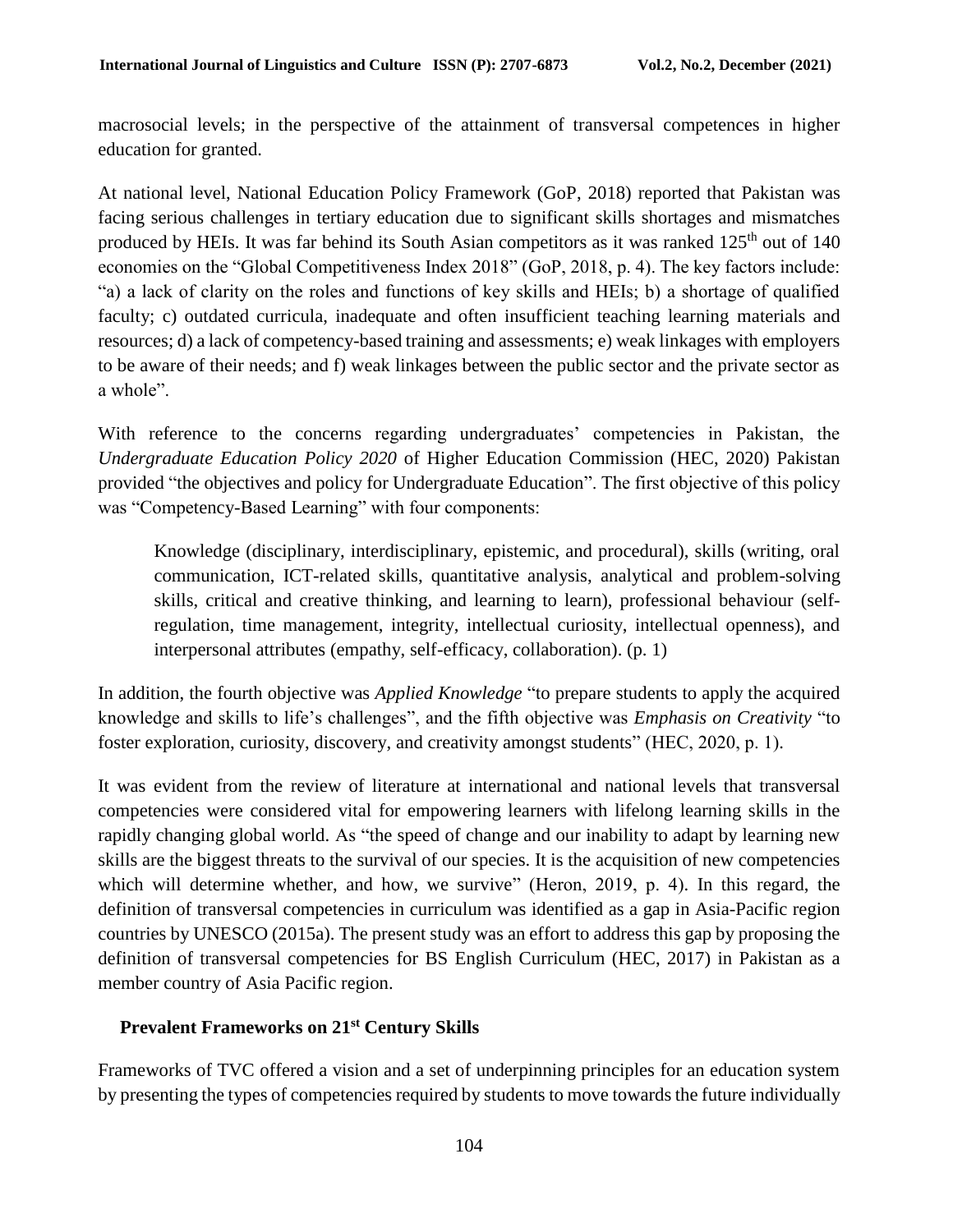and collectively (OECD, 2019, p. 16). Their scope was broader as they offered opportunities to stakeholders to take a holistic view of what students needed to learn as well as reflect on the curriculum by comparing it with those of other countries (OECD, 2019). A number of frameworks were developed independently around the world to predict TVC for future (EU, 2017; OECD, 2019).

Figure 1.1 shows *PISA 2030 and CCI Frameworks* (OECD, 2018, P.4). It presented a framework "comprising knowledge, skills, attitudes and values, intertwined and applied for action" for measuring these competencies in Programme for International Students Assessment (PISA). This framework provided PISA 2030 Vision as: 'Knowledge' comprised disciplinary knowledge, interdisciplinary knowledge, and practical knowledge; 'Skills' comprised cognitive and metacognitive skills, social and emotional skills, physical and practical skills; and 'Attitudes and Values' reflected the required approaches and behaviours for lifelong learning.

**Figure 1.1:** *PISA 2030 and CCI Frameworks*



Figure 1.2 shows *Conceptual Framework for Skills in the 21st Century* (Whittemore, 2018) "demonstrated how transversal competencies are both underpinning core qualities and applied transversal capabilities". The 'Core' competencies acted as building blocks for implementing 'Applied' and 'Specialist' domain level expertise which depended on their solid foundation (p. 40).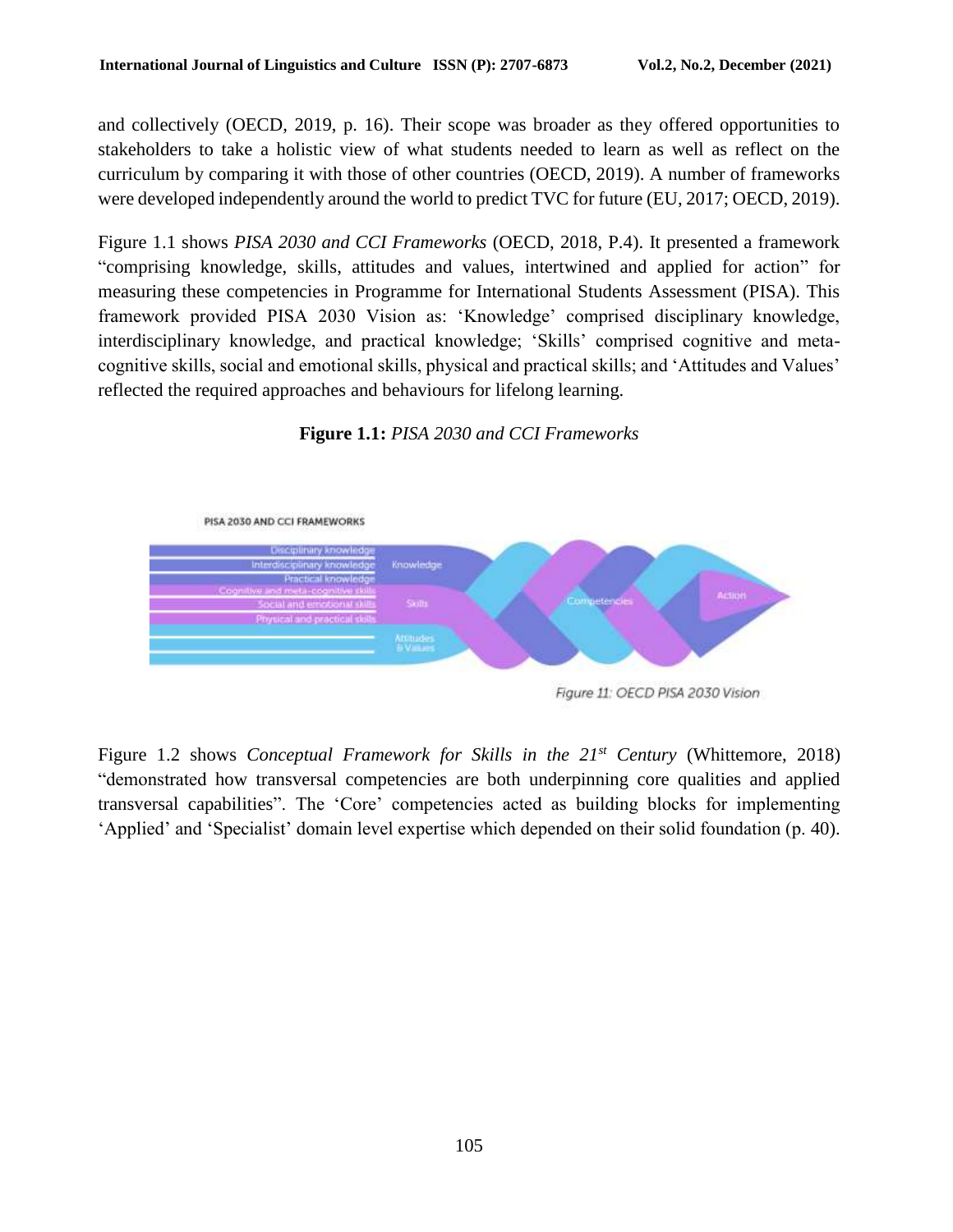

**Figure 1.2:** *Conceptual Framework for Skills in the 21st Century*

Figure 12: Conceptual Framework for Skills in the 21st Century, S. Whittemore 2017

Figure 1.3 shows the *P21 Framework for 21st Century Learning (Whittemore, 2017)* with its elements. In this regard, Partnership for  $21<sup>st</sup>$  century learning (P21) as a premier organization developed a framework for  $21<sup>st</sup>$  century learning to "define and illustrate the skills, knowledge, expertise and support systems that students need to succeed in work, life and citizenship". Its vision was to "ensure students success in a world where change is constant and learning never stops" (P21, 2016, p. 1).

This framework was expected to prepare students "to thrive in today's digitally and globally interconnected world" by incorporating it in five support systems including: "standards and assessments, curriculum and instruction, professional development, and learning environments" (P21, 2016, p. 1). Its basic components included: "Key Subjects and 21<sup>st</sup> Century Themes, Learning and Innovative Skills, Information, Media and Technology Skills, and Life and Career Skills". So, *Key Subjects and 21st Century Themes comprised* "Global Awareness; Financial, Economic, Business and Entrepreneurial Literacy; Civic Literacy; Health Literacy; and Environmental Literacy". *Learning and Innovative Skills* comprised: "Creativity and Innovation: Critical Thinking and Problem Solving; Communication; and Collaboration". *Information, Media and Technology Skills* comprised: "Information Literacy; Media Literacy; and ICT Literacy. *Life and Career Skills*  comprised: Flexibility and Adaptability; Initiative and Self-Direction; Social and Cross-Cultural Skills; Productivity and Accountability; and Leadership and Responsibility". (P21, 2016, p. 2). The review showed that components were domains of competencies and they were similar to five domains of ERI-NET transversal competencies (UNESCO, 2015a).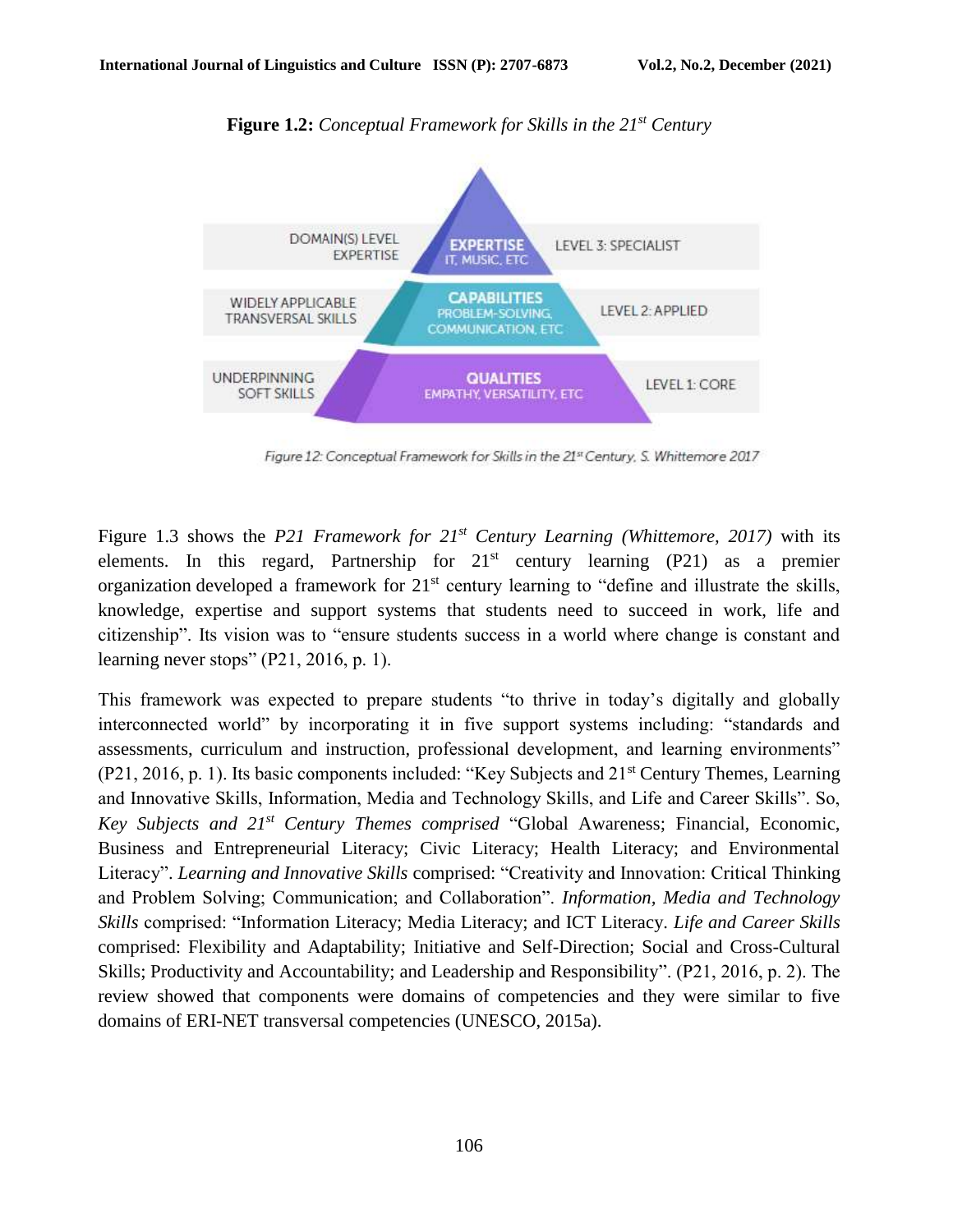

**Figure 1.3:** *P21 Framework for 21st Century Learning*

*Note*: Framework for 21<sup>st</sup> Century Learning (P21, 2016)

In this context, UNESCO (2015a) proposed a framework on TVC with five domains in Phase I project. It was reported that the operational definition of transversal competencies catered not only skills, but also values, attitudes and beliefs.

| Table 1.1: Five Domains of the ERI-Net Working Definition of Transversal Competencies |  |  |
|---------------------------------------------------------------------------------------|--|--|
|---------------------------------------------------------------------------------------|--|--|

|              | <b>Domains of TVC</b>               | <b>Descriptors of Domains of TVC</b>                                                                                                                                                               |
|--------------|-------------------------------------|----------------------------------------------------------------------------------------------------------------------------------------------------------------------------------------------------|
| $\mathbf{1}$ | Critical and innovative<br>thinking | Creativity, entrepreneurship, resourcefulness, application skills,<br>reflective thinking, reasoned decision-making                                                                                |
|              | Interpersonal skills                | Communication skills,<br>organizational<br>skills,<br>teamwork,<br>collaboration, sociability, collegiality, empathy                                                                               |
| 3            | Intrapersonal skills                | Self-discipline, ability to learn independently,<br>flexibility and<br>adaptability,<br>self-awareness, perseverance,<br>self-motivation,<br>compassion, integrity, self-respect                   |
| 4            | Global citizenship                  | responsibility, respect for<br>Awareness, tolerance, openness,<br>diversity, ethical understanding, intercultural understanding,<br>democratic participation, conflict resolution, respect for the |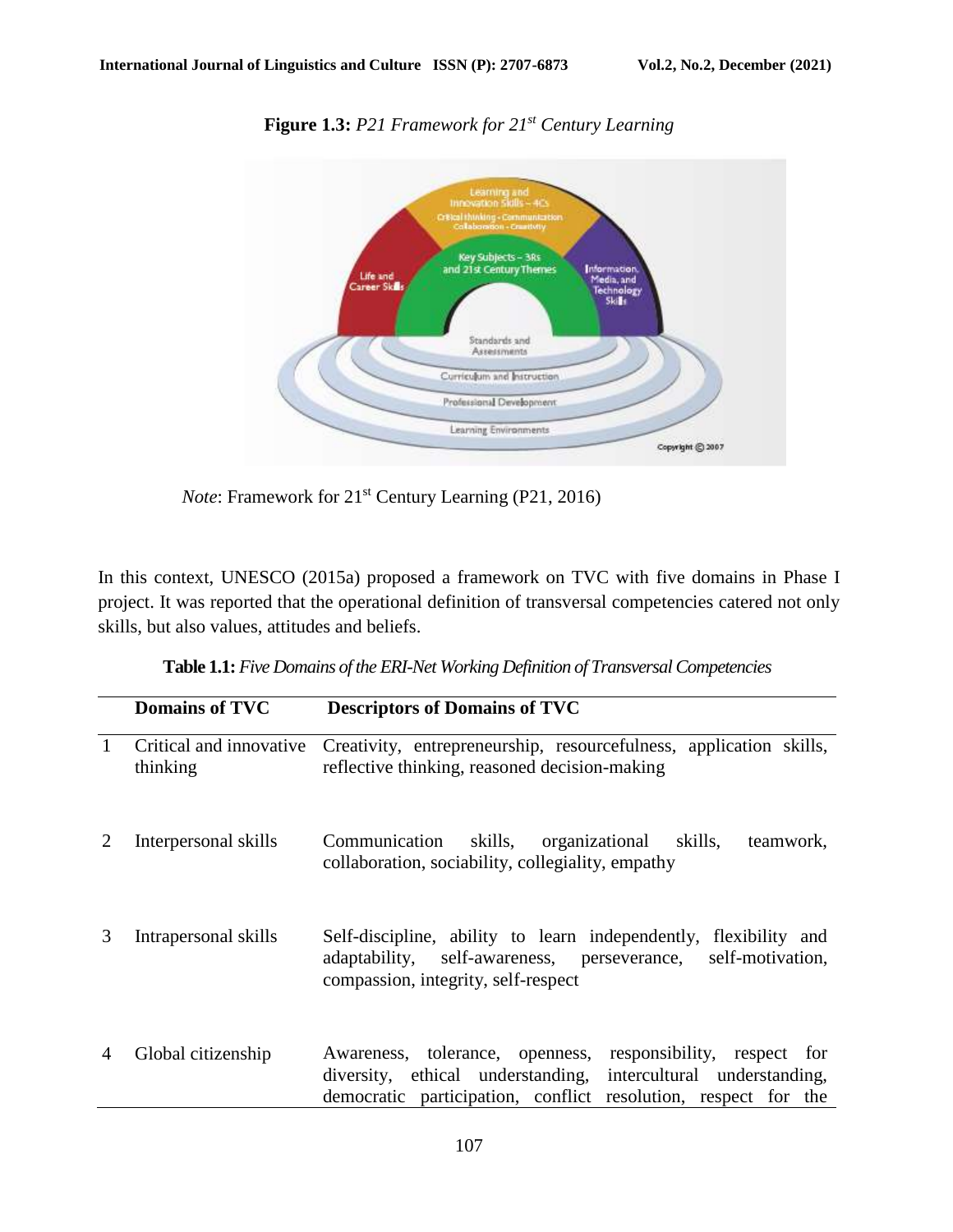#### environment, national identity, sense of belonging

| 5 <sup>1</sup> | literacy      | Media and information Ability to obtain and analyze information through information and<br>communication technology (ICT), ability to critically evaluate<br>information and media content, ethical use of ICT |
|----------------|---------------|----------------------------------------------------------------------------------------------------------------------------------------------------------------------------------------------------------------|
| 6              | <b>Others</b> | Skills and competencies as defined by countries/ Economies or<br>country specific contextual competencies                                                                                                      |

*Note*: Five domains of ERI-Net operational definition of transversal competencies (UNESCO, 2015a, p. 18).

Table 1.1 shows the *Five Domains of the ERI-Net Working Definition of Transversal Competencies*  (UNESCO, 2015a). It included: critical and innovative thinking; interpersonal skills; intrapersonal skills; global citizenship; media and Information literacy; and 'others. It was noteworthy that each domain was generic with the opportunity for researchers to modify it according to their national or local contexts (p. 16). Moreover, European Union (EU) supported changes to improve the acquisition of generic transversal competencies in the learning approaches in universities (Laguna-Sánchez, et al, 2020).

An analysis of frameworks indicated that they all defined knowledge, skills and attitudes as key elements of competencies by using different terminologies. They combined sets of different competencies for specific target groups. The 21<sup>st</sup> century skills including critical thinking, creativity and problem solving was a vital component of all the frameworks. They focused on non-cognitive skills, attitudes or values as vital for lifelong learning beyond cognitive skills (EU, 2018). Moreover, the frameworks revealed the expected descriptors and domains of  $21<sup>st</sup>$  century skills. At the same time, the need to consider some relevant factors such as role of teachers, education systems, integrated curriculum and resources to develop frameworks of TVC have also been mentioned.

Nevertheless, flexible and adaptable conceptual frameworks may cater the needs of different learning contexts without compromising the quality (EU, 2017, p. 29). In this regard, the concerned international organisations have taken initiatives in the form of projects including: Phase I (UNESCO, 2015a), Phase II (UNESCO, 2016a), and Phase III (UNESCO, 2016b) to identify, define and assess TVC to fulfil the demands of the educational context of their partner countries. The development of conceptual frameworks and models on TVC is ongoing with discussions on teaching, learning and assessment skills to enrich education systems.

The term 'transversal competencies' refers to not only skills, but also values, attitudes and beliefs (UNESCO, 2015a). European Union (2016, p. 5) has reported that they are hard to teach and measure (quantify), as they are related to a person's competence and refer to personality and social interactions. They are considered "a new global human currency, which are going to be embedded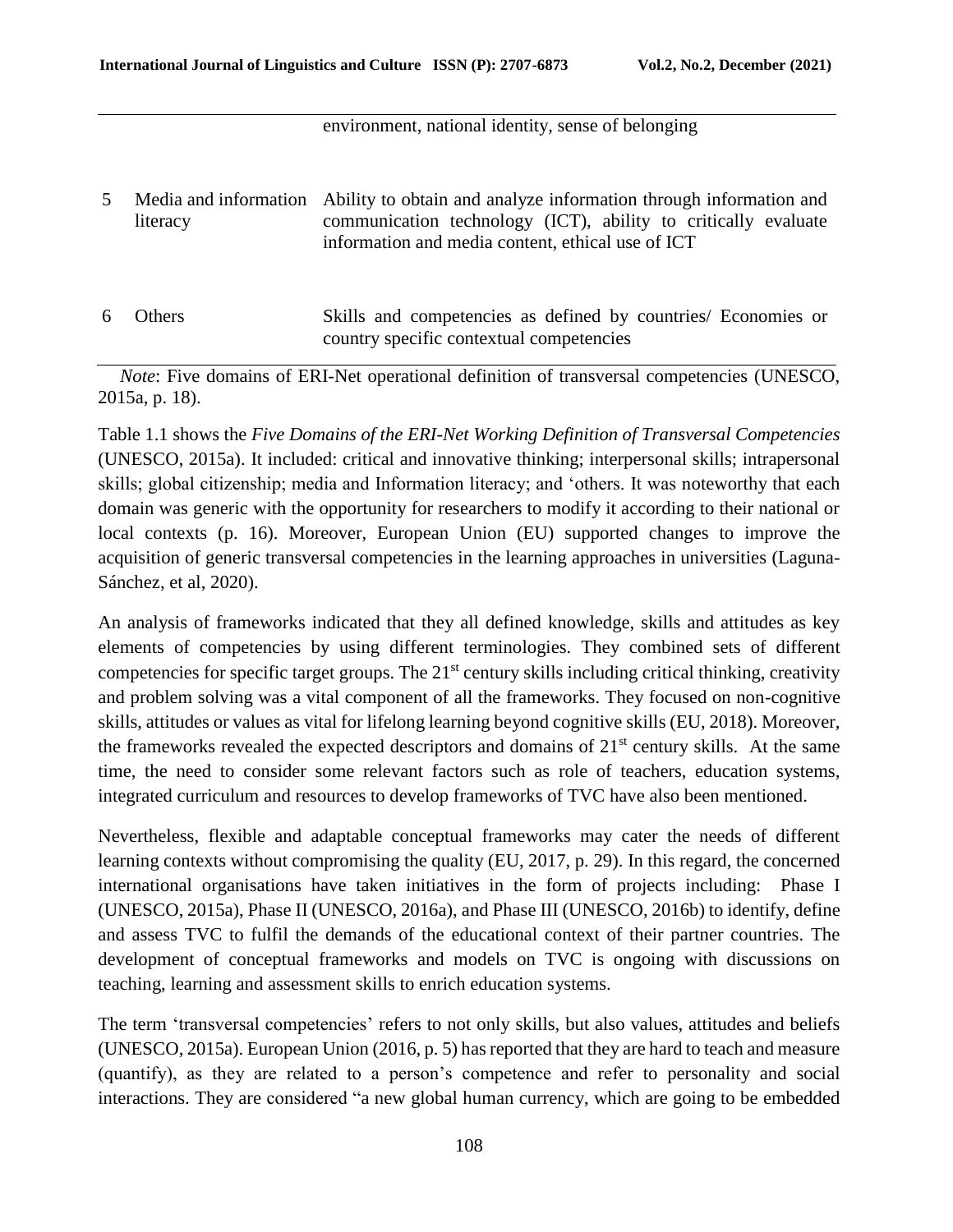in curricula all over the world in the near future!" (Heron, 2019, p.1). It is noteworthy that the definition of transversal competencies differs 'within and across countries of the Asia-Pacific region, with country-level definitions formed with reference to the social values and political structures particular to each country' (EU, 2017, p. 29). So, they are termed as 'Non-Cognitive Skills', 'Character Education', 'Cross Curriculum Skills or Generic Skills', 'Life Skills, Co-Curricular Skills, Attitudes and Values', 'Zest for Living', 'Key Competencies', 'Life Skills', '21<sup>st</sup> Century Skills', '21<sup>st</sup> Century Learning' etc. by Asia Pacific region countries (UNESCO, 2015a). ERI-Net members do not show consensus on a single term for transversal competencies although they are integrated in their curricula (UNESCO, 2015a).

The definitions of transversal competencies in curriculum are the most important tools to implement integrative approach to teaching and learning ((EU, 2017; Halinen, 2018; UNESCO, 2015a; McIlvenny, 2019). Integrative approach to teaching and learning has been considered a very important goal of curriculum as the students are enabled to see the relationship and interdependencies between the academic subjects and life outside the educational institutions (Halinen, 2018, p. 84). So, every student is required to be fostered with the skills and knowledge to survive in the rapidly changing world (Gonski et al., 2018).

In this regard, Phase I project on *Transversal Competencies in Education Policy and Practice Report* recommends that education policies and curricula need to be incorporated with a range of skills and competencies for learners' success; and the curriculum needs to ensure that students develop attributes and skills necessary for a rapidly changing society and workplace (UNESCO, 2015a, p.1). Further, the Sustainable Development Goals (SDGs) form part of the United Nations (UN) "2030 Agenda for Sustainable Development", which was unanimously adopted in 2015 by all UN Member States as a "plan of action for people, planet and prosperity" (Boeren, 2019, p. 277). Hence, "integrating SDGs into education curricula, is important" to foster sustainable and long-term behaviour change in learners (UN, 2019, p. 6). In this regard, incorporating transversal competencies in curricula endorses the SDG 4 for *Quality Education*.

The investigation of non-cognitive skills in education policies, practices and curriculum frameworks of ten Asia Pacific countries by UNESCO (2015a) reported that these competencies were incorporated more or less in different subjects. In this perspective, the investigation of transversal competencies in curricula of Pakistan as an Asia Pacific country was direly needed to promote the framework of *Five Domains of the ERI-Net Working Definition of Transversal Competencies* (UNESCO, 2015a), and SDG 4 (UN, 2019). As "comprehensive and reliable data is also needed to inform policies and monitor improvements in educational systems to deliver inclusive and equitable quality education and lifelong opportunities for all" (UN, 2019, pp. 12).

### **Theoretical Framework of the Study**

The theoretical framework of the study offered a broader context of the study by connecting the research to the theoretical constructs (Marshall and Rossman, 2011). The present study focused on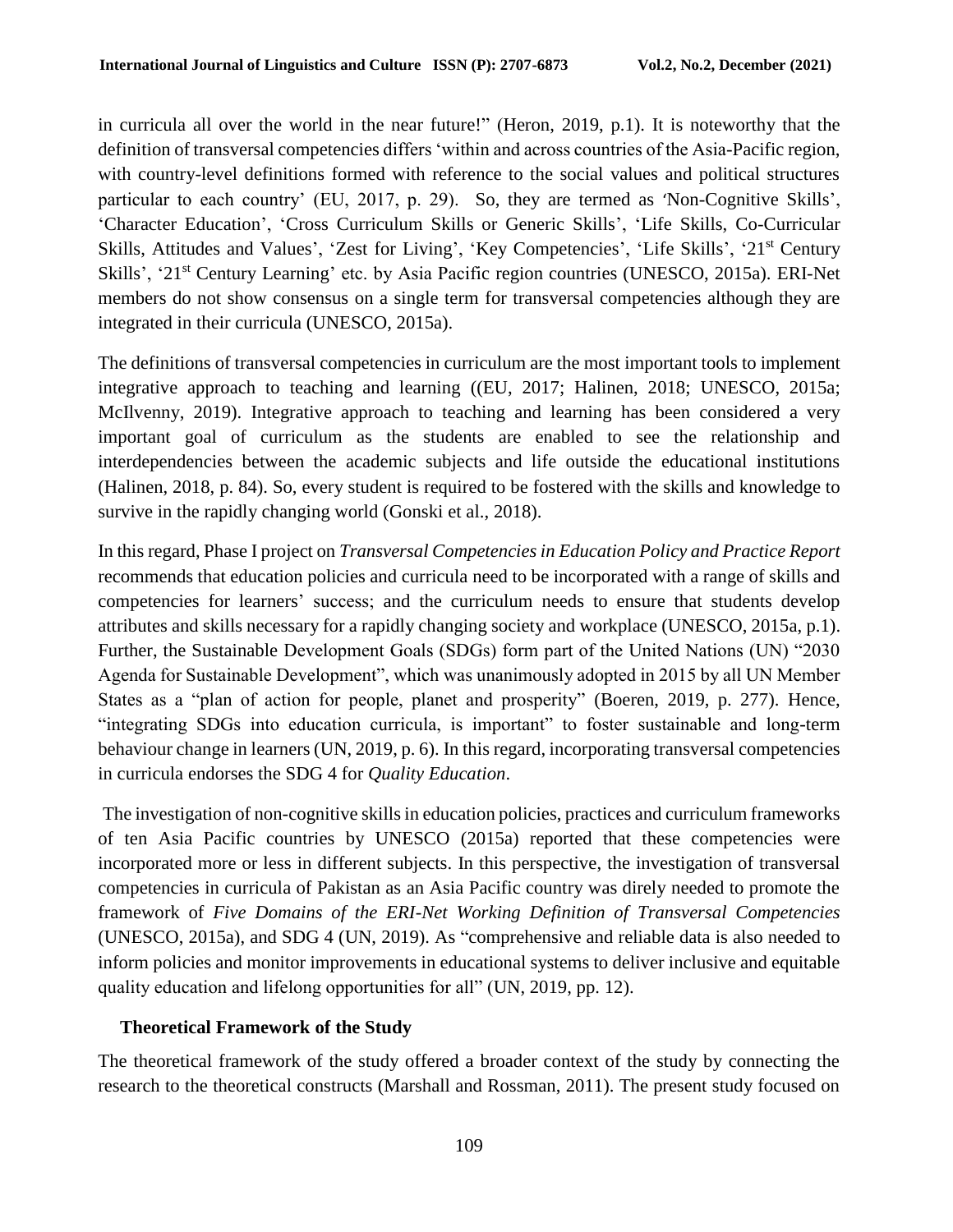transversal competencies of students in the perspective of the three objectives of educational programmes: first, to equip youth with the necessary tools to succeed in the new millennium by accessing content knowledge effectively and acquiring problem solving skills; second, to develop 'creative, collaborative, communicative, and innovative learners' with cultural sensitivity, global awareness, and ethics; and third, to develop digital literacy to keep pace with 'the digital world that offers vast promises' and challenges simultaneously (Kouneiher & Barbachoux 2017, p. 184). The theory of *Social Constructivism* in alignment with the paradigm of *Constructivism* provided the theoretical foundation of the present study.

### **Paradigm of Constructivism**

Constructivism as a paradigm of teaching and learning explained how people might acquire knowledge and learn; and the learner as an active agent in the process of knowledge acquisition. The proponents of constructivism including Dewey (1929), Bruner (1961), Vygotsky (1962), Piaget (1980) and Von Glasersfeld (1995) proposed its numerous implications for curriculum by underscoring that learning outcomes should focus on the knowledge construction process, and that learning goals should determine authentic tasks with specific objectives (Bada & Olusegun, 2015, p. 66). The main sub-divisions of theory of constructivism include cognitive constructivism and social constructivism. An overview of these categories reveals that sociocultural theory by Vygotsky (1896-1934) is more relevant to the present study.

## **Theory of Social Constructivism**

The theory of *Social Constructivism* (Vygotsky, 1978) in alignment with the paradigm of *Constructivism* served as the foundational basis for pedagogical and curricula decision-making in academia. Social Constructivism by Vygotsky (1898-1936) is a learner-centred theory in which learners have the opportunity to engage in social activities to construct their knowledge. Vygotsky (1978) emphasized that "learning is a necessary and universal aspect of the process of developing culturally organized, specifically human psychological function" (p. 90).

**Zone of Proximal Development.** The *Zone of Proximal Development* (ZPD) by Lev Vygotsky (1896-1934) provided a sound theoretical foundation to researchers to investigate the ways for acquiring new knowledge and skills by learners. Vygotsky (1978, p. 86) emphasized ZPD as "The distance between the actual development level as determined by independent problem solving and the level of potential development as determined through problem-solving under adult guidance or in collaboration with more capable peers". He stated that cognitive development stemed from social interactions by guided learning within the ZPD learners and their teachers or peers to co-construct knowledge. So, ZPD was presumed as the range of skills performed by a learner initially with the assistance of a teacher or peer with better knowledge skills. Cherry and Swaim (2020) mentioned in this regard that these skills were called 'proximal' as a learner mastered them to perform independently. The main components of ZPD included:

**More Knowledgeable Other.** *More Knowledgeable Other* (MKO) was a teacher, mentor or peer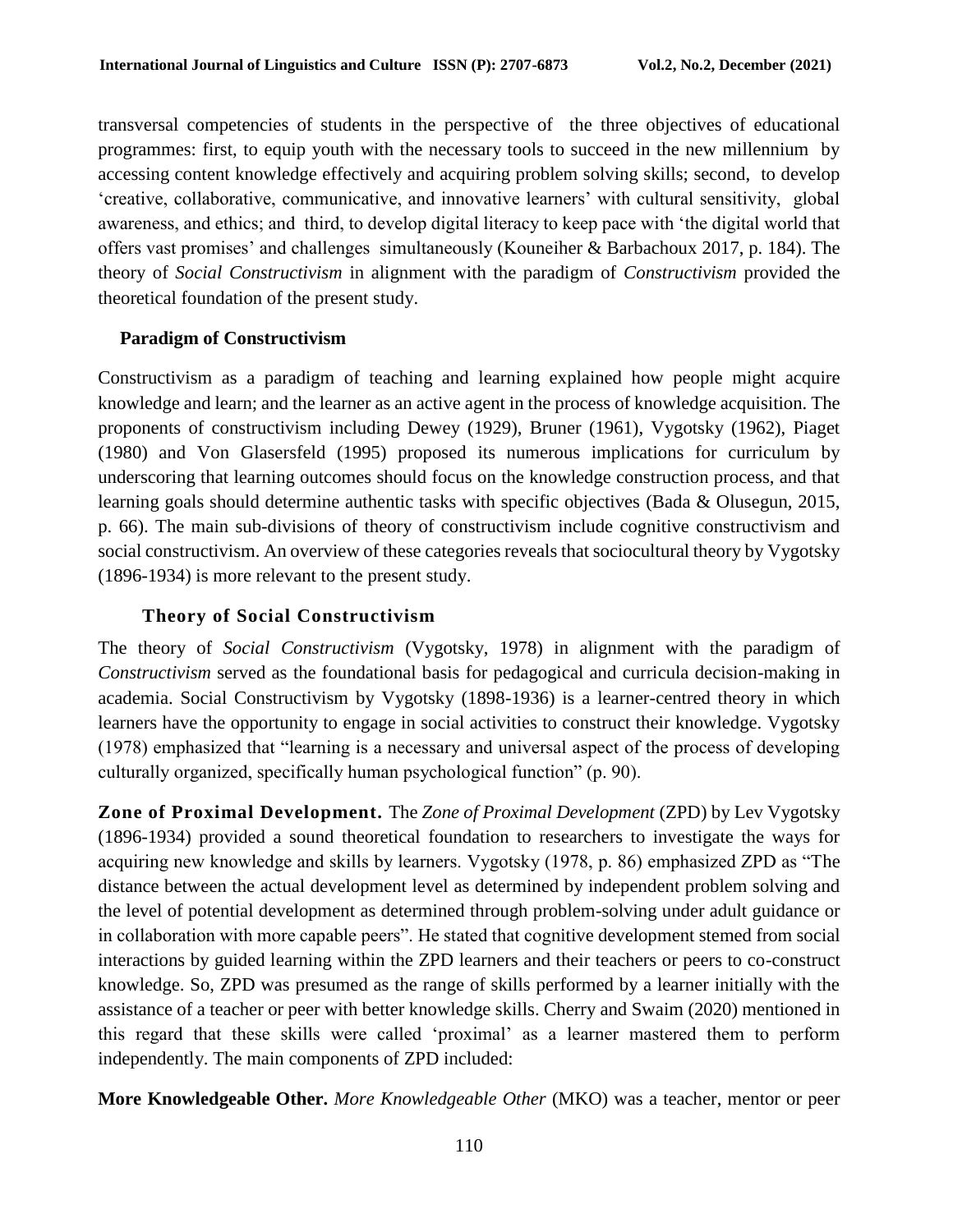with higher knowledge and skills to guide the learner.

**Contextual Aspect.** *Contextual aspect* implied an academic context with identified learning outcomes to learn and practice knowledge, skills and values till the level of mastery.

**Social Aspect.** *Social aspect* involved interpersonal skills to observe and practice target knowledge, skills and values.

**Personal Aspect.** *Personal aspect* involved intrapersonal skills to be motivated enough to practice target knowledge, skills and values.

**Scaffolding.** Scaffolding included supportive activities to improve knowledge, skills and values with the assistance of MKO.

Hence, ZPD was presumed as a continuously evolving process as it engaged learners in continuously learning new skills by social interactions, to empower them with competencies for lifelong learning (McLeod, 2012). The two important components of ZPD included: "the student's potential development and the role of interaction with others" (Kurt, 2020, p. 2). It implied that learning could occur in Zone of Proximal Development after the identification of current knowledge whereas the potential development determined the students' capability of learning.

However, ZPD by Vygotsky has not been fully assessed yet, as many reports became available for study relatively recently (Van der Veer & Yasnitsky, 2016). So, the applicability of ZPD has not been discussed regrading undergraduates' transversal competencies in Pakistani educational settings. The significance of model of ZPD for undergraduates' empowerment as lifelong learners and its implications for curriculum needed to be investigated for better understanding. As, ZPD was cyclical, contextualized and holistic; it was consistent with the variables of the present study.

Since TVC could not develop in a vacuum; interaction at personal and social level in a particular context is inevitable to foster them in learners. The alignment of key elements of ZPD including personal and social interaction of learner with a More Knowledgeable Other (MKO) in a particular context to enhance the current knowledge, skills and attitudes of a learner to their 'proximal' potential, with the (academic setting of undergraduates at university level) provided a rationale to use it as a theoretical framework of the present study. ZPD entailed gradual transition from a dependent learner with lower order thinking (LOT) to an independent learner with higher order thinking (HOT) by the assistance of MKO who could be teacher or a peer (with higher abilities).

It was notable that ZPD as a theoretical framework required 'integrated curriculum' (Schunk, 2012, p. 231) with an equal emphasis on acquiring knowledge, skills and attitudes/values. Hence, ZPD served as a theoretical foundation to address the contradiction between the current policies of HEC Vision 2025 (HEC, 2016) with emphasis on knowledge, skills and attitudes for holistic learning, and practices with more emphasis on cognitive domain (factual knowledge) (Wass, Harland & Mercer, 2011) as well.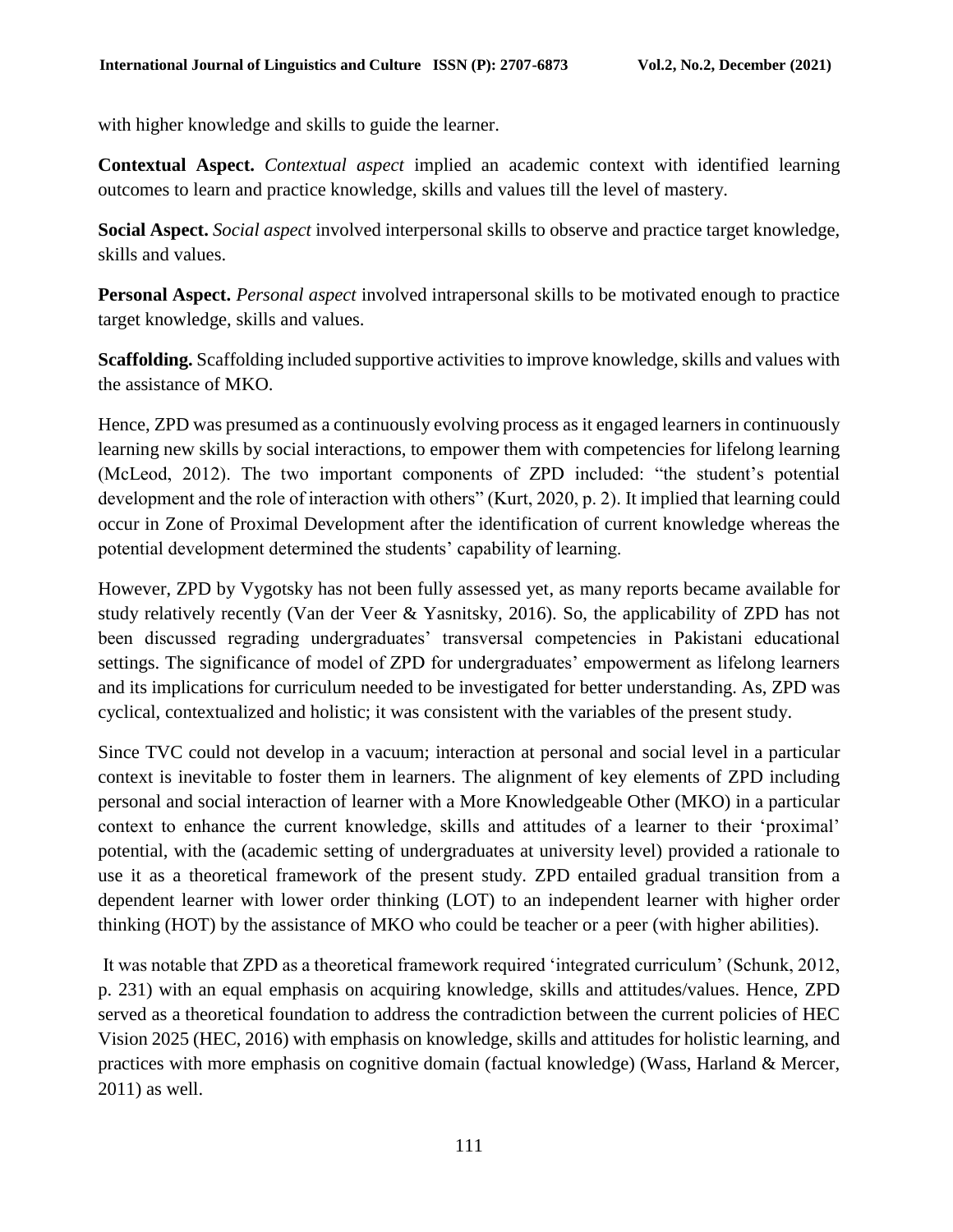

**Figure 1.4:** *Theoretical Framework of TVC for Lifelong Learning*

### **Conclusion**

It is concluded that the theoretical framework is drived from the existing theory (ies) relevant to the research topic. A research study with the theoretical framework facilitates the analysis of the data. The present study revealed two critical aspects of ZPD as: the potential development of the learner, and the role of interaction in the learning process.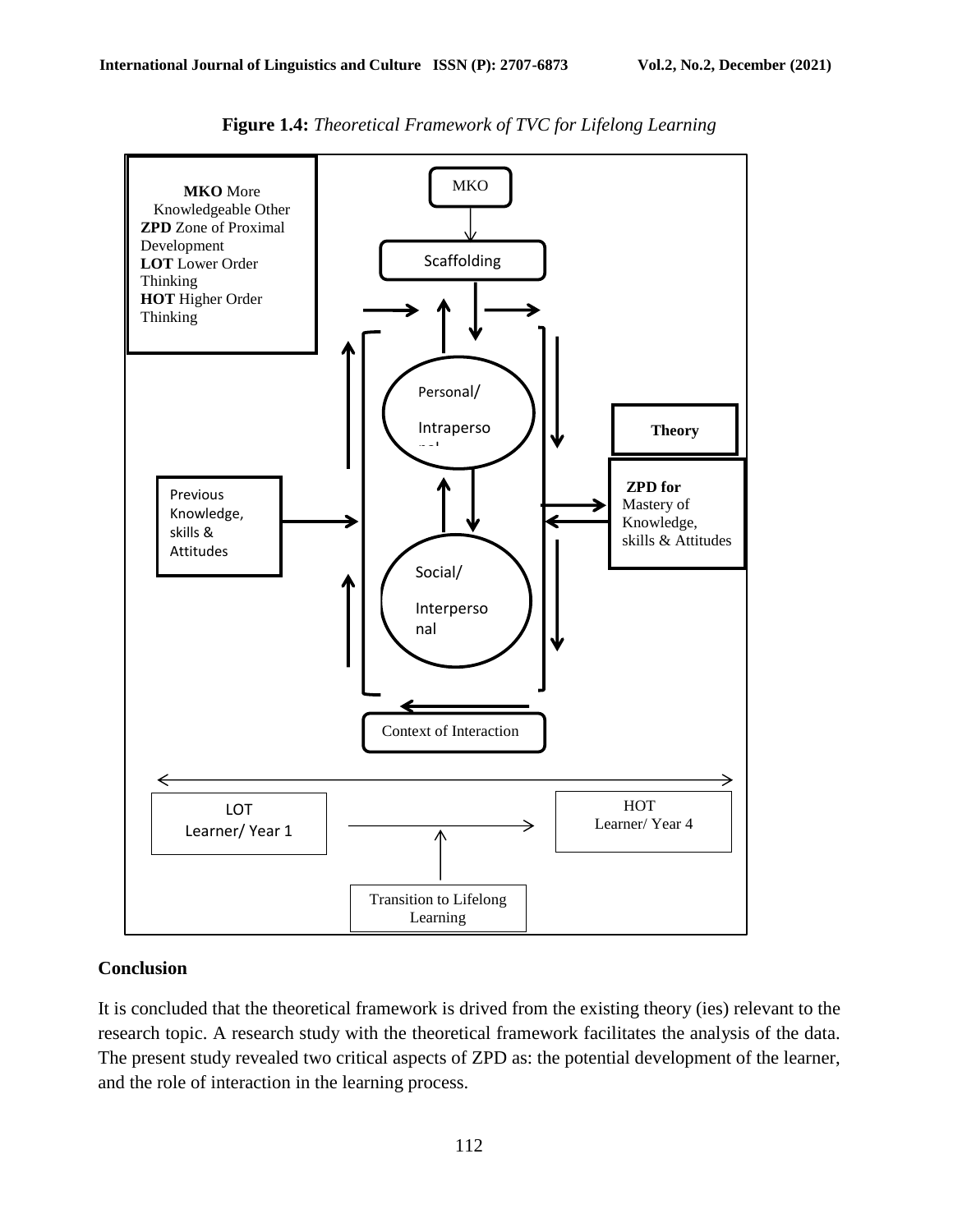#### **References**

Adom, D., Hussein, E. K., & Agyem, J. A. (2018). Theoretical and conceptual framework: Mandatory ingredients of a quality research. International journal of scientific research, 7(1), 438-441.

[https://www.researchgate.net/publication/322204158\\_THEORETICAL\\_AND\\_CONCEPTUA](https://www.researchgate.net/publication/322204158_THEORETICAL_AND_CONCEPTUAL_FRAMEWORK_MANDATORY_INGREDIENTS_OF_A_QUALITY_RESEARCH) [L\\_FRAMEWORK\\_MANDATORY\\_INGREDIENTS\\_OF\\_A\\_QUALITY\\_RESEARCH](https://www.researchgate.net/publication/322204158_THEORETICAL_AND_CONCEPTUAL_FRAMEWORK_MANDATORY_INGREDIENTS_OF_A_QUALITY_RESEARCH)

- Burkholder, G. J., Cox, K. A., Crawford, L. M., & Hitchcock, J. H. (Eds.). (2019). Research design and methods: An applied guide for the scholar-practitioner. Sage Publications.
- Cherry, K., & Swaim, E. (2020). The Zone of Proximal Development as defined by Vygotsky [Blog post]. [file:///E:/data%20E/PhD%20Thesis%202016-](file:///E:/data%20E/PhD%20Thesis%202016-2020/1.PhD%20Proposal%20Studies-4-2020/PhD-Theory%204-20/ZPD%20-%20SC%20Theory/What%20Is%20the%20Zone%20of%20Proximal%20Development_.html) [2020/1.PhD%20Proposal%20Studies-4-2020/PhD-Theory%204-20/ZPD%20-](file:///E:/data%20E/PhD%20Thesis%202016-2020/1.PhD%20Proposal%20Studies-4-2020/PhD-Theory%204-20/ZPD%20-%20SC%20Theory/What%20Is%20the%20Zone%20of%20Proximal%20Development_.html) [%20SC%20Theory/What%20Is%20the%20Zone%20of%20Proximal%20Development\\_.html](file:///E:/data%20E/PhD%20Thesis%202016-2020/1.PhD%20Proposal%20Studies-4-2020/PhD-Theory%204-20/ZPD%20-%20SC%20Theory/What%20Is%20the%20Zone%20of%20Proximal%20Development_.html)
- Evans, B. C., Coon, D. W., & Ume, E. (2011). Use of Theoretical Frameworks as a Pragmatic Guide for Mixed Methods Studies: A Methodological Necessity?. Journal of mixed methods research, 5(4), 276–292.<https://doi.org/10.1177/1558689811412972>
- Camp, W. G. (2001). Formulating and Evaluating Theoretical Frameworks for Career and Technical Education Research. Journal of Vocational Educational Research, 26 (1), 27-39.
- European Union. (2016). Assessment of Transversal Skills 2020. EU. [http://ats2020.eu/images/deliverables/D1.1\\_TransversalSkillsFrameworks\\_CP.pdf](http://ats2020.eu/images/deliverables/D1.1_TransversalSkillsFrameworks_CP.pdf)
- European Union. (2017). Sustainable development in the European Union: Monitoring report on progress towards the SDGS in an EU Context. European Union. <https://ec.europa.eu/eurostat/documents/3217494/8461633/KS-04-17-780-EN-N.pdf>
- Gonski, D., Arcus, T., Boston, K., Gould, V., Johnson, W., O'Brien, L., ... & Roberts, M. (2018). Through growth to achievement: Report of the review to achieve educational excellence in Australian schools. Canberra: Commonwealth of Australia. <https://files.eric.ed.gov/fulltext/ED586130.pdf>
- Government of Pakistan. (2018). National education policy framework 2018. Ministry of Federal Education & Professional Training. [http://aserpakistan.org/document/2018/National\\_Eductaion\\_Policy\\_Framework\\_2018\\_Final.p](http://aserpakistan.org/document/2018/National_Eductaion_Policy_Framework_2018_Final.pdf) [df](http://aserpakistan.org/document/2018/National_Eductaion_Policy_Framework_2018_Final.pdf)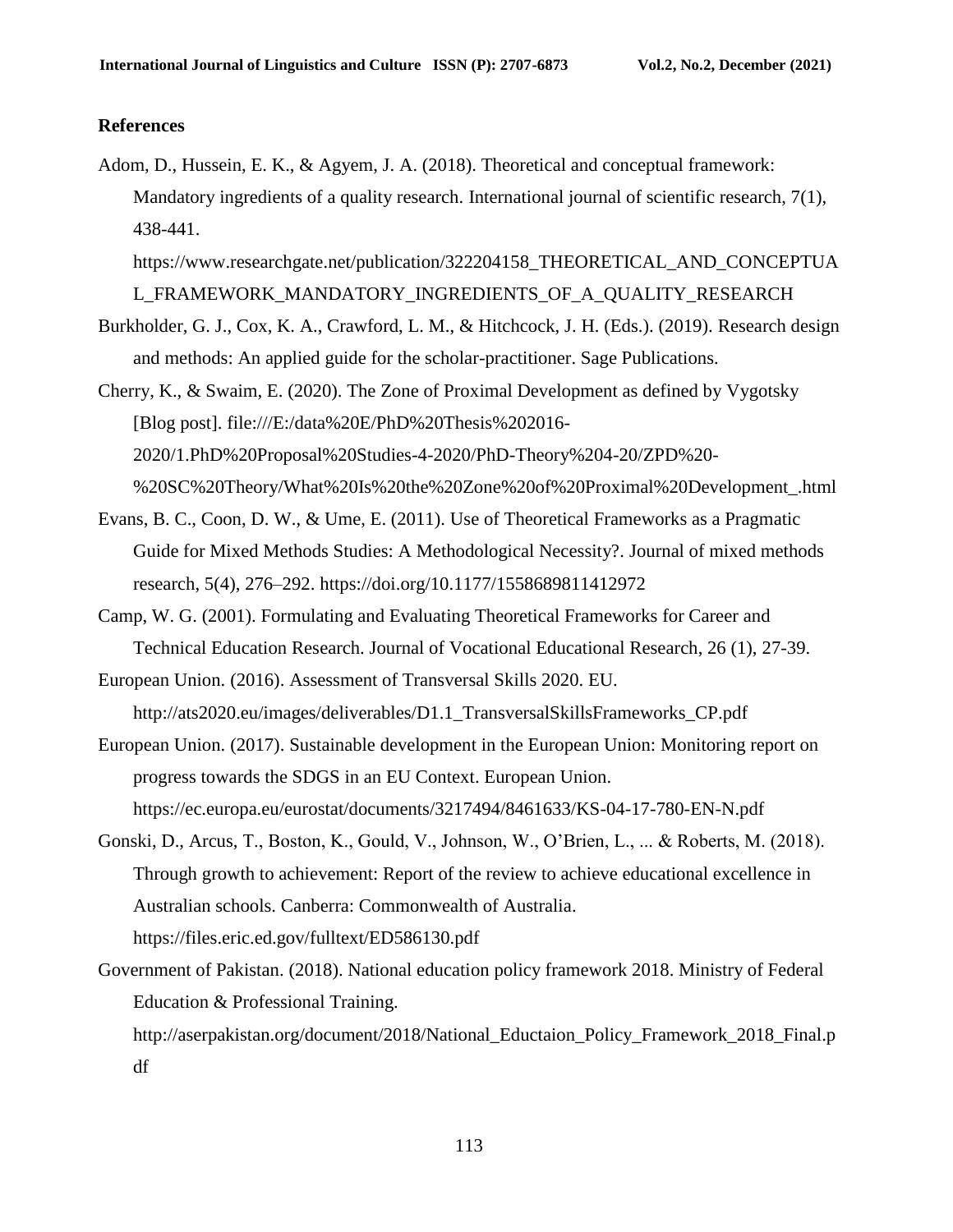Grant Thornton Consulting (Pvt.) Limited. (2016). Final Report: Employers' Perception Survey (pp. 30–36). Islamabad: HEC. Retrieved from [http://hec.gov.pk/english/universities/projects/TESP/Documents/Employers%20Perception%2](http://hec.gov.pk/english/universities/projects/TESP/Documents/Employers%20Perception%20Survey_May%202016.pdf) [0Survey\\_May%202016.pdf](http://hec.gov.pk/english/universities/projects/TESP/Documents/Employers%20Perception%20Survey_May%202016.pdf)

Halinen, I. (2018). The new educational curriculum in Finland. Improving the quality of childhood in Europe, 7, 75-89.

[https://www.allianceforchildhood.eu/files/Improving\\_the\\_quality\\_of\\_Childhood\\_Vol\\_7/QOC](https://www.allianceforchildhood.eu/files/Improving_the_quality_of_Childhood_Vol_7/QOC%20V7%20CH06%20DEF%20WEB.pdf) [%20V7%20CH06%20DEF%20WEB.pdf](https://www.allianceforchildhood.eu/files/Improving_the_quality_of_Childhood_Vol_7/QOC%20V7%20CH06%20DEF%20WEB.pdf)

- Heron, C. (2019). 4th Industrial Revolution and the Skills Gap. <http://vivagogy.com/2019/01/07/4th-industrial-revolution-and-the-skills-gap/>
- Higher Education Commission. (2020). Undergraduate Education Policy 2020. HEC. <https://www.hec.gov.pk/english/services/faculty/Plagiarism/Documents/UGE-Policy.pdf>
- Higher Education Commission. (2017). Curriculum of English, BS: Revised 2017. Curriculum Division, HEC.

[https://www.hec.gov.pk/english/services/universities/RevisedCurricula/Documents/New%20](https://www.hec.gov.pk/english/services/universities/RevisedCurricula/Documents/New%20Curricula/English%20BS.pdf) [Curricula/English%20BS.pdf](https://www.hec.gov.pk/english/services/universities/RevisedCurricula/Documents/New%20Curricula/English%20BS.pdf)

- Hsieh, H. F., & Shannon, S. E. (2005). Three approaches to qualitative content analysis. Qualitative health research, 15(9), 1277-1288. [https://doi.org/10.1177/1049732305276687](https://doi.org/10.1177%2F1049732305276687)
- Imenda, S. (2014). Is There a Conceptual Difference Between Conceptual and Theoretical Frameworks? Journal of Social Science, 38(2):185-195
- Lester, F. (2005). On the Theoretical, Conceptual, and Philosophical Foundations for Research in Mathematics Education. ZDM, 37(6), 457-467.

Labaree, R. V., (2021). Organizing academic research papers: Purpose of guide. Sacred Heart University Library. [file:///E:/data%20E/PhD%20Thesis%202016-](file:///E:/data%20E/PhD%20Thesis%202016-2020/01%20PhD%20247/FarhanaPhD%20Research%20article/1.%20PhD%20Lit%20Review%20paper/Theoretical%20Framework%20-%20Organizing%20Academic%20Research%20Papers%20-%20Research%20Guides%20at%20Sacred%20Heart%20University.html) [2020/01%20PhD%20247/FarhanaPhD%20Research%20article/1.%20PhD%20Lit%20Review](file:///E:/data%20E/PhD%20Thesis%202016-2020/01%20PhD%20247/FarhanaPhD%20Research%20article/1.%20PhD%20Lit%20Review%20paper/Theoretical%20Framework%20-%20Organizing%20Academic%20Research%20Papers%20-%20Research%20Guides%20at%20Sacred%20Heart%20University.html) [%20paper/Theoretical%20Framework%20-](file:///E:/data%20E/PhD%20Thesis%202016-2020/01%20PhD%20247/FarhanaPhD%20Research%20article/1.%20PhD%20Lit%20Review%20paper/Theoretical%20Framework%20-%20Organizing%20Academic%20Research%20Papers%20-%20Research%20Guides%20at%20Sacred%20Heart%20University.html) [%20Organizing%20Academic%20Research%20Papers%20-](file:///E:/data%20E/PhD%20Thesis%202016-2020/01%20PhD%20247/FarhanaPhD%20Research%20article/1.%20PhD%20Lit%20Review%20paper/Theoretical%20Framework%20-%20Organizing%20Academic%20Research%20Papers%20-%20Research%20Guides%20at%20Sacred%20Heart%20University.html) [%20Research%20Guides%20at%20Sacred%20Heart%20University.html](file:///E:/data%20E/PhD%20Thesis%202016-2020/01%20PhD%20247/FarhanaPhD%20Research%20article/1.%20PhD%20Lit%20Review%20paper/Theoretical%20Framework%20-%20Organizing%20Academic%20Research%20Papers%20-%20Research%20Guides%20at%20Sacred%20Heart%20University.html)

Marshall, C. and Rossman, G. (2016) Designing Qualitative Research. 6th Edition, SAGE, Thousand Oaks.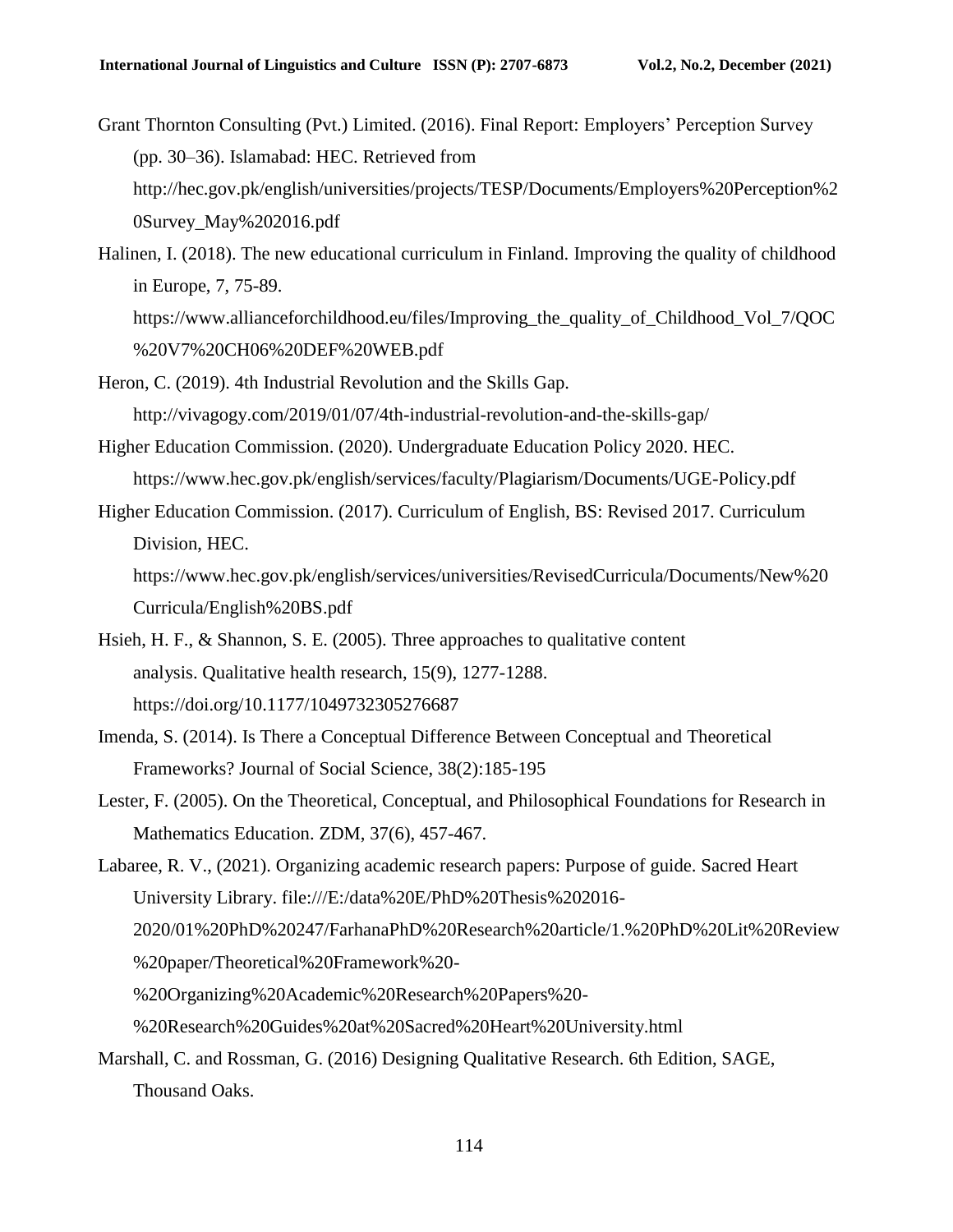- Merriam, S. B., & Tisdell, E. J. (2016). Designing your study and selecting a sample. Qualitative research: A guide to design and implementation, 67(1), 73-104.
- Miles, M. B., Huberman, A. M., & Saldana, J. (2014). Qualitative data analysis: A methods sourcebook.
- McIlvenny, L. (2019). Transversal competencies in the Australian Curriculum. Access, 33(2), 6– 13.<https://search.informit.org/doi/10.3316/aeipt.223663>
- National Core Curriculum for Basic Education 2014. The Finnish National Agency of Education.
- Osanloo, A., & Grant, C. (2016). Understanding, selecting, and integrating a theoretical framework in dissertation research: Creating the blueprint for your "house". Administrative issues journal: connecting education, practice, and research, 4(2), 7. DOI: 10.5929/2014.4.2.9

Ravitch, S. M., & Riggan, M. (2017). Reason & rigor: How theoretical frameworks guide.

- Robson, C., & McCartan, K. (2016). Real world research: a resource for users of social research methods in applied settings. Wiley.
- Sá, M. J., & Serpa, S. (2018). Transversal competences: Their importance and learning processes by higher education students. Education Sciences, 8(3), 126. <https://doi.org/10.3390/educsci8030126>
- United Nations. (2019). Sustainable Development Goals. <https://www.un.org/sustainabledevelopment/education/>
- United Nations (2019). Discussion on SDG 4- Quality Education. High Level Political Forum on Sustainable Development. New York.

[https://sustainabledevelopment.un.org/content/documents/23669BN\\_SDG4.pdf](https://sustainabledevelopment.un.org/content/documents/23669BN_SDG4.pdf)

- UNESCO Office Bangkok and Asia and Pacific Regional Bureau for Education in Asia and the Pacific. (2019). Assessment of Transversal Competencies: Current Tools in the Asian Region. <https://unesdoc.unesco.org/search/b52b9000-9c23-4a77-b6ea-57676ed0fc6e>
- UNESCO Office Bangkok and Regional Bureau for Education in Asia and the Pacific. (2015 a). 2013 Asia-Pacific Education Research Institutes Network (ERI-Net) regional study on: Transversal competencies in education policy and practice (Phase I): Regional synthesis report.<http://unesdoc.unesco.org/images/0023/002319/231907E.pdf>
- Vasileva, O., & Balyasnikova, N. (2019). (Re) Introducing Vygotsky's thought: from historical overview to contemporary psychology. Frontiers in psychology, 10, 1515. <https://doi.org/10.3389/fpsyg.2019.01515>